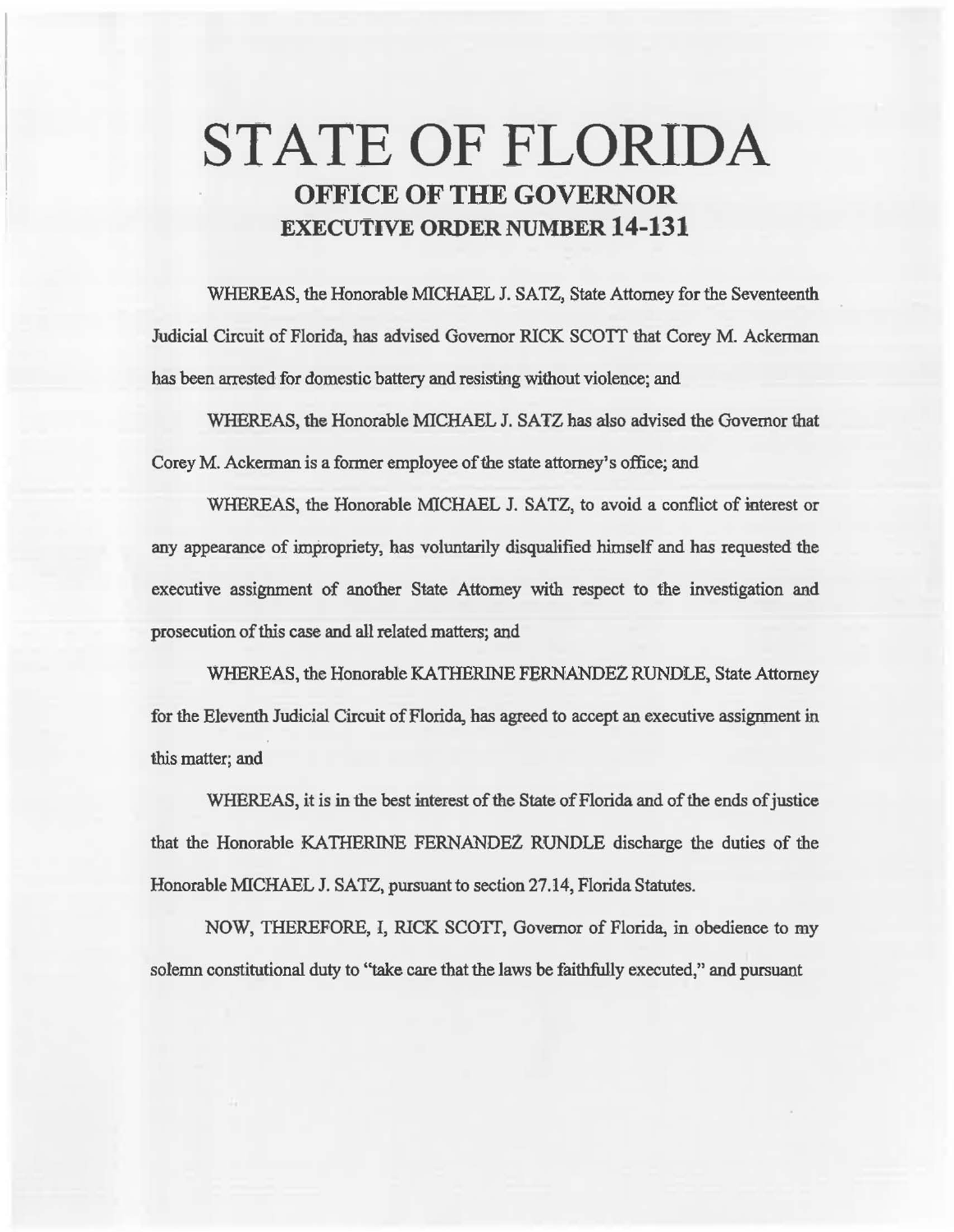to the Constitution and laws of the State of Florida, issue the folfowing Executive Order, effective immediately:

#### Section 1.

The Honorable KATIIERINE FERNANDEZ RUNDLE, State Attorney for the Eleventh Judicial Circuit of Florida, referred to as the "Assigned State Attorney," is assigned to discharge the duties of the Honorable MICHAEL J. SATZ, State Attorney for the Seventeenth Judicial Circuit of Florida, as they relate to the investigation, prosecution and all matters related to Corey M. Ackerman.

#### Section 2.

The Assigned State Attorney or one or more Assistant State Attorneys and Investigators, who have been designated by the Assigned State Attorney, shall proceed immediately to the Seventeenth Judicial Circuit of Florida, and are vested with the authority to perform the duties prescribed herein.

## Section 3.

All residents of the Seyenteenth Judicial Circuit are requested, and all public officials are directed, to cooperate and render whatever assistance is necessary to the Assigned State Attorney, so that justice may be served.

## Section 4.

The period of this Executive Assignment shall be for one (1) year, to and including April 11, 2015.